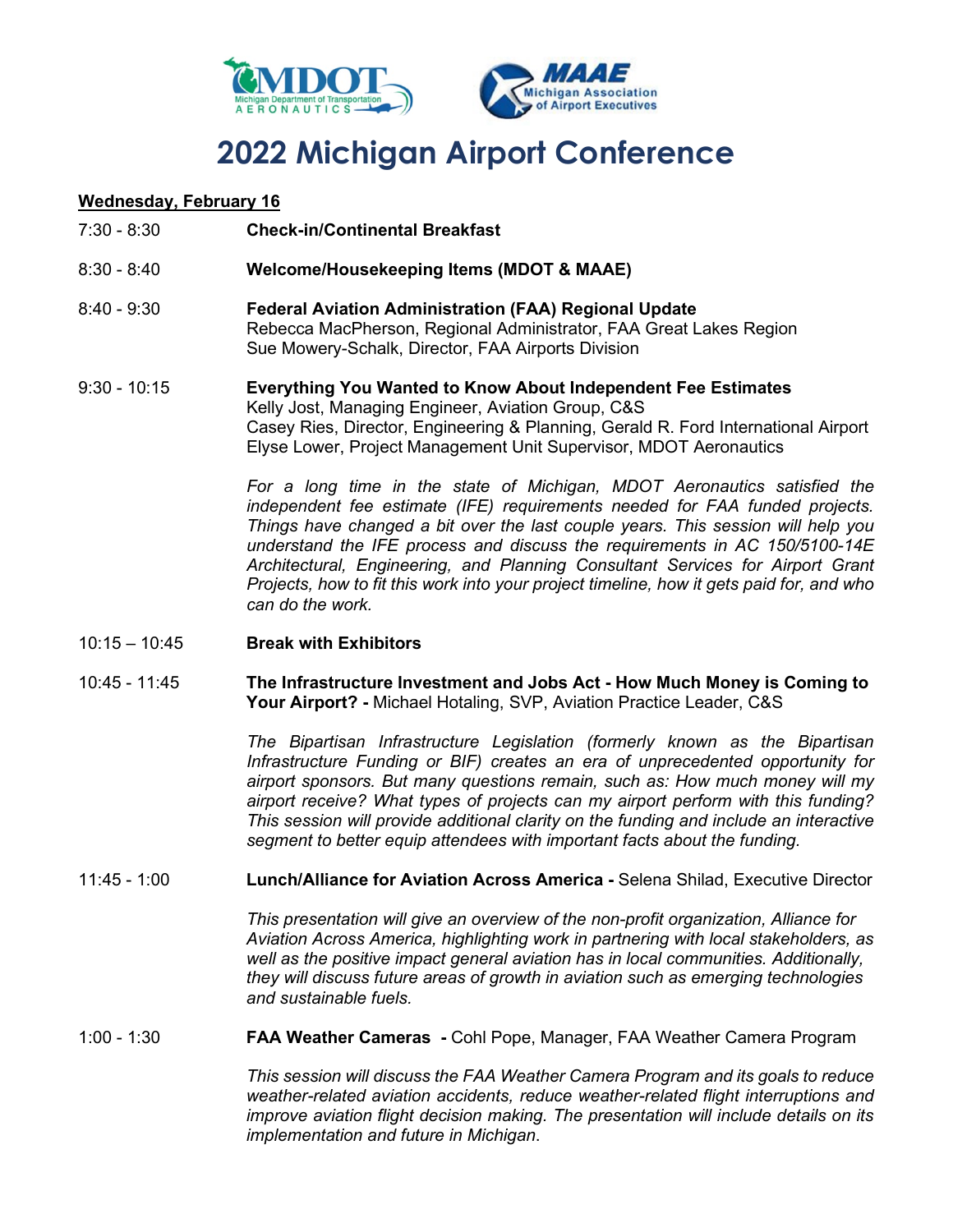1:30 - 2:15 **The Growing Importance of Sustainability and Resilience at Airports** John Lengel, Vice President, RS&H

Rikki Scantlan, Environmental Specialist, RS&H

*Recognizing the expected influx of funding provided through the Infrastructure Investment and Jobs Act (IIJA) and considering the recently released DOT and FAA Climate Action Plans, airports will likely see pre-requisites for sustainability and resilience. This session will discuss the many drivers for sustainability and resilience planning (beyond pre-requisites) and a method for identifying opportunities to design/construct/operate more sustainably and with long-term resilience in mind.*

2:15 - 2:30 **Break with Exhibitors**

#### **\*Concurrent Sessions**

- \*2:30 3:45 **\*Roundtable – Air Carrier**
- \*2:30 3:00 **\*GA Airports - Implementing State Aviation Standards to Reduce Airfield Paving Project Costs** Mike Witiw, Central Region Aviation Leader,HDR

Ryan Hanson, Aviation Project Manager, HDR Chuck Mills, Director of Engineering, American Pavement Association of Michigan

*The FAA Reauthorization Act of 2018 allows the use of state highway specifications for airfield paving projects at non-primary airports serving aircraft less than 60,000 pounds. To take advantage of this provision, each state must request and receive FAA approval to use State Aviation Standards. When implemented on projects, the relaxed requirements have a significant impact on project costs and enables more contractors to bid on projects at their local airports.This presentation considers the unique requirements of airfield pavements, primary cost drivers for airfield paving, and potential low-risk, high-reward spec revisions to achieve long-term performance at a reduced cost for general aviation airports in Michigan.*

#### \*3:45 - 5:00 \***Roundtable – General Aviation**

\*3:45 - 4:15 **\*MDOT Aeronautics' Changing Role for Primary Airports** Alissa VanHoof, MDOT Aeronautics Chief Engineer/Airport Planning and Development Section Manager

> *This session will update primary airports on how MDOT Aeronautics role is changing, including details on the first steps and the application process. There will be a chance for open discussion to address any concerns and airport needs for a smooth process transition.*

5:00 – 6:00 **Exhibitor/Legislative Reception**

### **Thursday, February 17**

- 8:00 9:00 **Contintental Breakfast**
- 8:30 9:00 **MAAE General Membership Meeting**
- 9:00 9:40 **MDOT Office of Aeronautics Update** Mike Trout, Executive Administrator, MDOT Office of Aeronautics
- 9:40 10:00 **FAA Detroit Airport District Office (ADO) Update** John Mayfield, Manager, Detroit Airport District Office, FAA